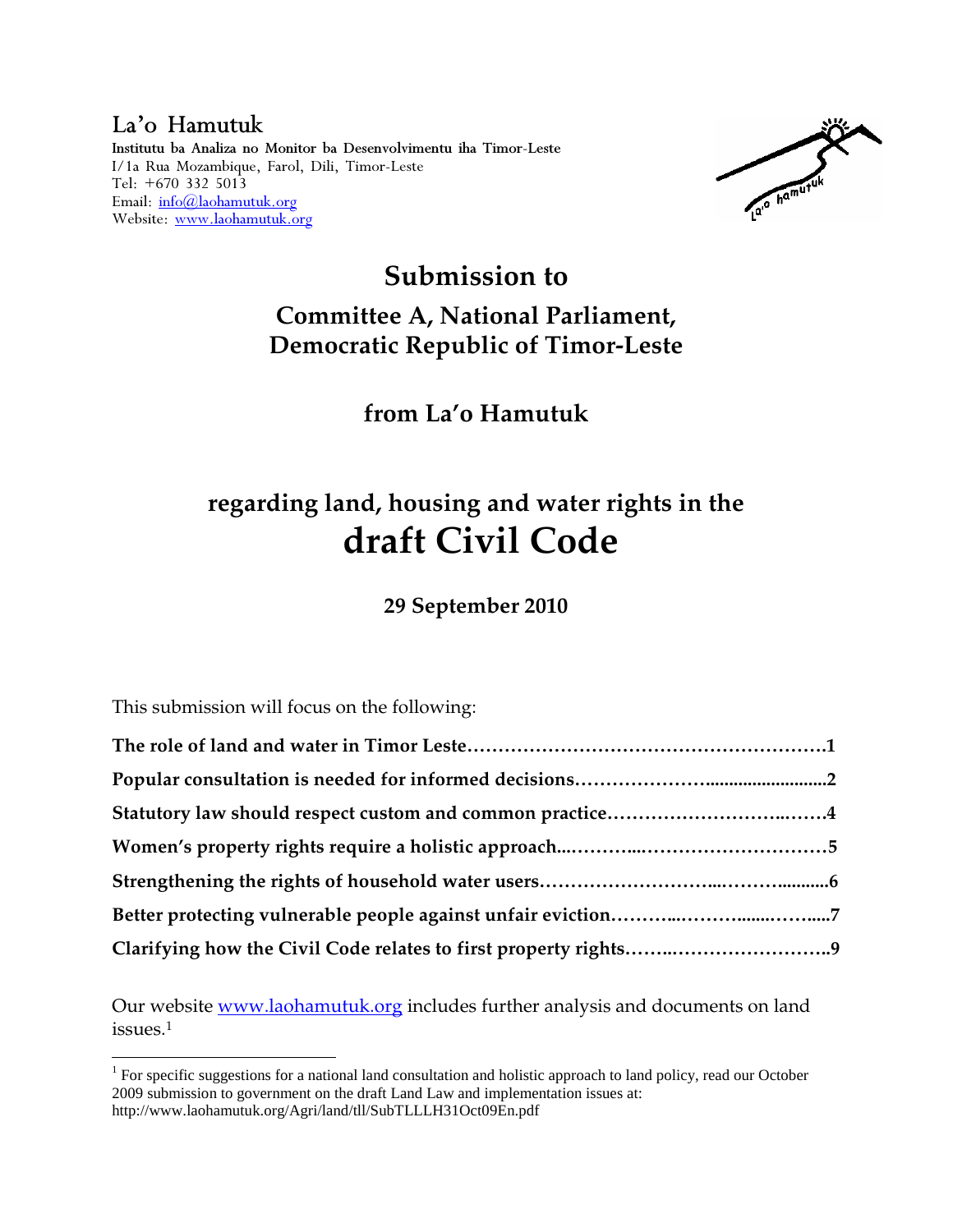### **Introduction**

La'o Hamutuk is a local NGO that has followed the role of international institutions in Timor-Leste since 2000. In 2009 we began monitoring developments in Timor-Leste's new property regime together with members of the civil society Rede ba Rai (Land Network). International institutions play a major role in developing these processes.<sup>2</sup>

The Civil Code is a key pillar of law in Timor-Leste. It governs people's daily lives from birth to death: including paternity, inheritance, family, and land and water rights. It is the first of many new proposed property laws.

We thank Committee A for the opportunity to present a submission on the draft Civil Code. In this submission we focus on property rights in Book III – such as land, housing and water. We explore issues where there are potential inequities between actors: such as the State and community; landlords and tenants; commercial water users and household water users; formal systems and customary systems. The Civil Code does not stand alone: it interacts with other laws and policies. We explore the relationship of the Civil Code to the draft Land Law and the implications of passing these laws before there is a National Land Policy.

Although there are positive aspects to the draft Civil Code, we have a number of concerns that the draft Civil Code undermines Timor-Leste's Constitution and its human rights obligations.

### **The role of land and water in Timor-Leste**

There are high hopes for new land laws – for their capacity to secure land tenure, reduce conflict and encourage economic development. However, to work, these laws should be good laws, which promote social equity and respect Timorese culture.

For most Timorese people, land and water are crucial to their spiritual and physical well-being. It is at the core of our social relationships. It is our link with the ancestors. In many other countries, colonialism, occupation and globalization have undermined this "indigenous" relationship to land and water. Across the world, new understanding of indigenous knowledge systems and environmental sustainability reveal how intricate and sophisticated these relationships are. Timorese people are rightly proud of their tradition and culture.

and our February 2010 Bulletin article *Land Justice in Timor-Leste*:

http://www.laohamutuk.org/Bulletin/2010/Feb/bulletinv11n1-2.html#land

 $2^2$  For example: USAID's Ita Nia Rai work on preparing a land cadastre and the Land Law; the World Bank's policy options paper on community land; Portuguese bilateral support to the Ministry of Justice to develop the draft Civil Code; and Portuguese law firm Miranda who drafted the Expropriation Law - at the same time as it represented Portuguese property developers in Timor-Leste.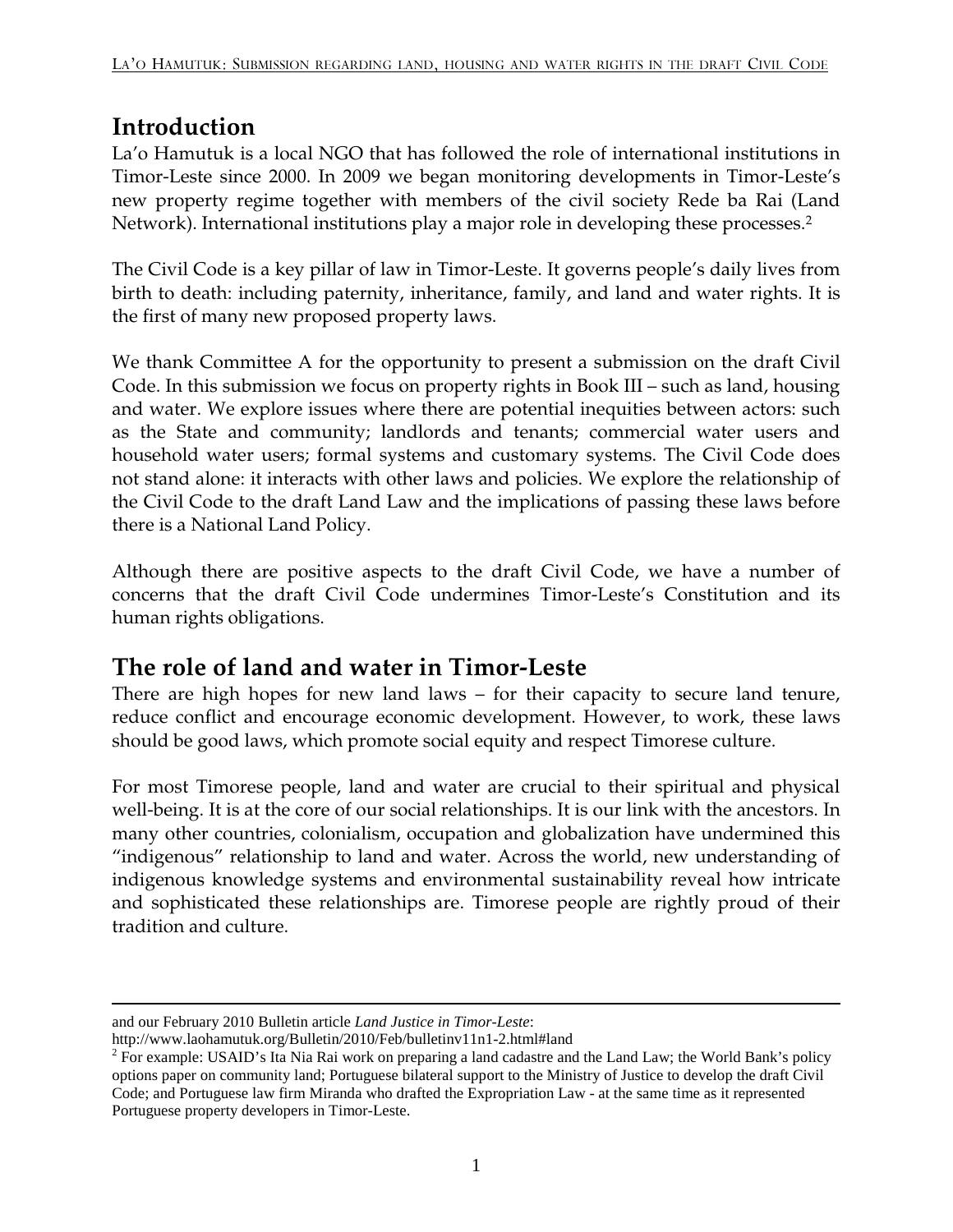Today most Timorese people have access to land that allows them to provide for many, if not all, of their daily needs. This is important to social equity. We believe the first priority of the property rights system should be to ensure that all people can access land for their physical and spiritual needs.

So far draft laws, including the Civil Code, give little consideration to the fundamental long-term issue of customary land and other land governed by communities. This is as much as 97% of the country's land area. It is the basis of the non-oil economy. Even at conservative estimates, the annual activity in the non-cash economy is hundreds of millions of dollars: access to land is at the heart of this activity.<sup>3</sup>

Decisions about land are also key to peace and reconciliation processes. Many people have told La'o Hamutuk that you can't discuss land without discussing its story. How did people come to be on the land? Was it given by the ancestors? Did they take it through force or corruption? Were their grandparents forcibly moved there as political prisoners? Did the Indonesian military force them into the towns? Did they gain a land certificate because they could read and write Portuguese? Did environmental destruction make it hard to live from the land and force people to move?

The story of Timor-Leste's land is the story of Timor-Leste's people.

For all these reasons it is crucial that Timorese people are involved in decisions on land and water issues, as we outline in the next section.

### **Popular consultation is needed for informed decisions**

Today Timor-Leste faces the daunting challenge of developing its own formal property rights process. This process will take many years, even decades. To guarantee fair land rights, laws are needed to protect the rights of the weak from the desires of the strong. People must also know and be able to access their rights under these laws. While new laws on land can bring benefits, they also hold risks. Laws may not be fair. By raising property prices and making it easier to buy, sell, lease and mortgage land, they could cause poor people to lose their land.

There is insufficient research or concrete data on land and property issues to allow us to know the impacts of different policy decisions. Without thorough research or extensive public consultation it is difficult for policy makers to ensure that new laws are consistent and appropriate for the Timor-Leste context.

<sup>-</sup><sup>3</sup> For an example in Melanesia see Tim Anderson, "Land registration, land markets and livelihoods in Papua New Guinea" in Tim Anderson and Gary Lee (eds) *Defending Melanesian Land*, Melanesian Indigenous Land Defense Alliance, 10 April 2010 available at:

http://www.aidwatch.org.au/sites/aidwatch.org.au/files/Land report April2010 for web.pdf

The Vanuatu Cultural Centre has done extensive research into the traditional economy. See www.vanuatuculture.org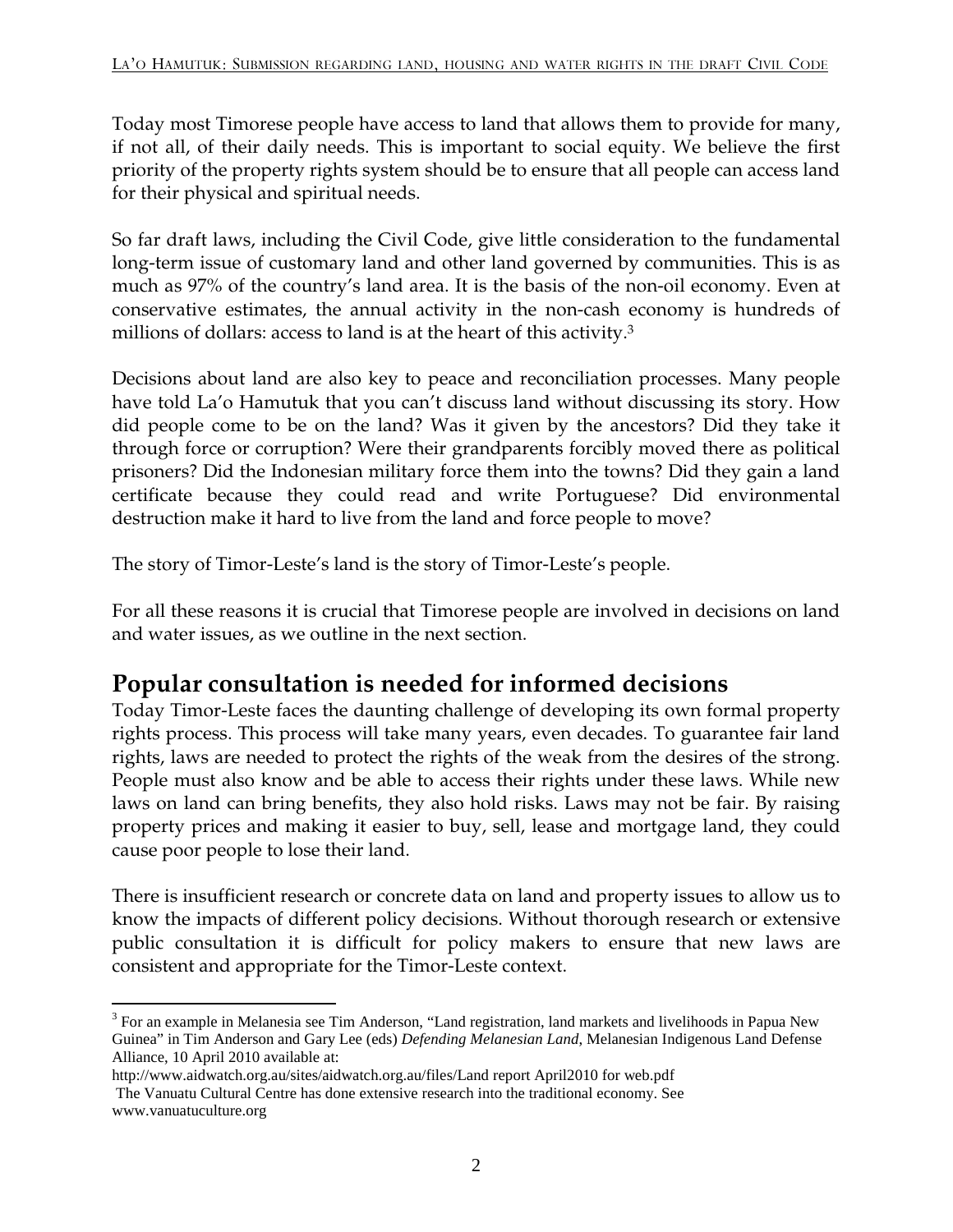The draft Civil Code establishes rules that intimately affect people's daily lives: such as family, inheritance, land, custom and water. It is a difficult law to understand, with over 2,000 articles and 500 pages. There was only a short Dili-based consultation at the end of 2008. Many people we have spoken to are interested in discussing and debating issues covered in the Civil Code, if given the opportunity.

La'o Hamutuk and others suggest that a National Land Consultation should be the first step in developing Timor-Leste's property regime. The Ministry of Justice could lead this process, in cooperation with other government ministries.<sup>4</sup> A National Land Consultation could establish an overarching vision and guiding principles for property rights, and identify what people think is "fair." It could systematically identify what processes are needed to ensure that people know and can access their property rights such as: social housing; financial education; legal aid for land cases; mediation and arbitration; community land use planning; and an independent information service to support people to make informed decisions. It could prepare for future professional needs such as: anthropologists, paralegals; land academics; and popular educators. This process could map the links between policies and laws; and explore how people's social and economic status inform their access to property.

The consultation could then become the basis of a National Land Policy. A National Land Policy could establish a general policy position to ensure consistent laws – such as on customary land. It could identify "phases" for developing a property regime: to ensure that laws are sequenced in a way to minimize legal loopholes, and ensure that processes are in place to support people to access their rights under new laws, and that they are prepared for the changes that they bring.

Haburas Foundation's *Matadalan ba Rai* project shows that extensive community-led consultation is possible and can be done easily, quickly and cheaply.<sup>5</sup> In January 2010 Rede ba Rai wrote a detailed plan for how to develop and implement a national consultation process to inform a policy on customary land and other land governed by communities.<sup>6</sup> This shows that community level national consultation on land decisions is realistic and achievable.

 $\overline{a}$ <sup>4</sup> Government could also encourage other stakeholders to discuss land issues; such as Parliament, community

groups, NGOs and universities.<br><sup>5</sup> This project aims to support community land advocacy and identify community concerns about land. This will inform Haburas' policies and processes to inform community education on land issues, and identify advocacy priorities. The project operates in 40 sucos.

 $6$  This was given to the World Bank and other donors supporting government on community land policy-making.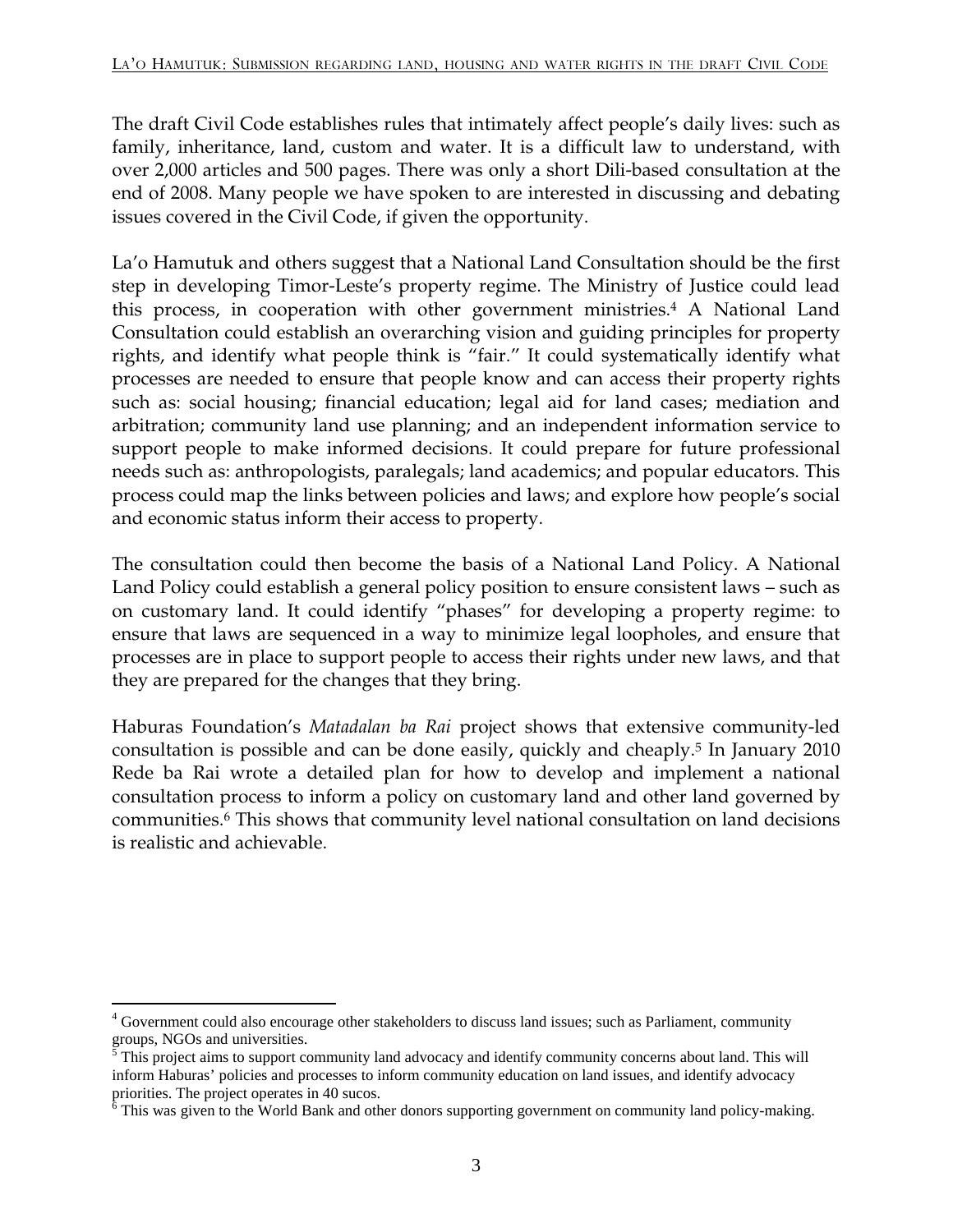A National Land Consultation and National Land Policy could have anticipated many of the concerns we raise regarding the Civil Code. While we offer several recommendations, issues such as customary land are complex and the people most affected by these policies should have the right to participate in decision-making.

**We urge Parliament not to enact any legislation on property issues until government has facilitated a National Land Consultation, and a National Land Policy is in place.** 

### **Statutory law should respect custom and common practice**

Article 2 of the Civil Code only recognizes local customs only when they are specifically written into the law. For this reason, it is essential to consider local custom and common practice in developing the Civil Code. We feel a National Land Consultation is the best process to determine what these needs are and to see how statutory law can complement traditional law.

If government is unwilling to undertake such a process, we offer the following recommendations:

We recommend new articles that:

- Establish people's right to access and protect sacred sites (fatin lulik or be'e lulik) according to their traditional law. This should include access to sacred sites when someone else owns the property they are on: such as public domain land and water, or property expropriated for public works.
- Guarantee strong rights for people whose water use is for subsistence needs (see *Strengthening the rights of household water users,* p. 6).
- Recognize people's rights and responsibilities to protect the land and water under traditional law. This should include the right to have a role in the day-today management of water resources: provided that this is sustainable and nondiscriminatory. This should include a requirement of Free Informed and Prior Consent from customary land owners for use of customary lands. Permanent residents on customary land who are not part of the customary community should also be included.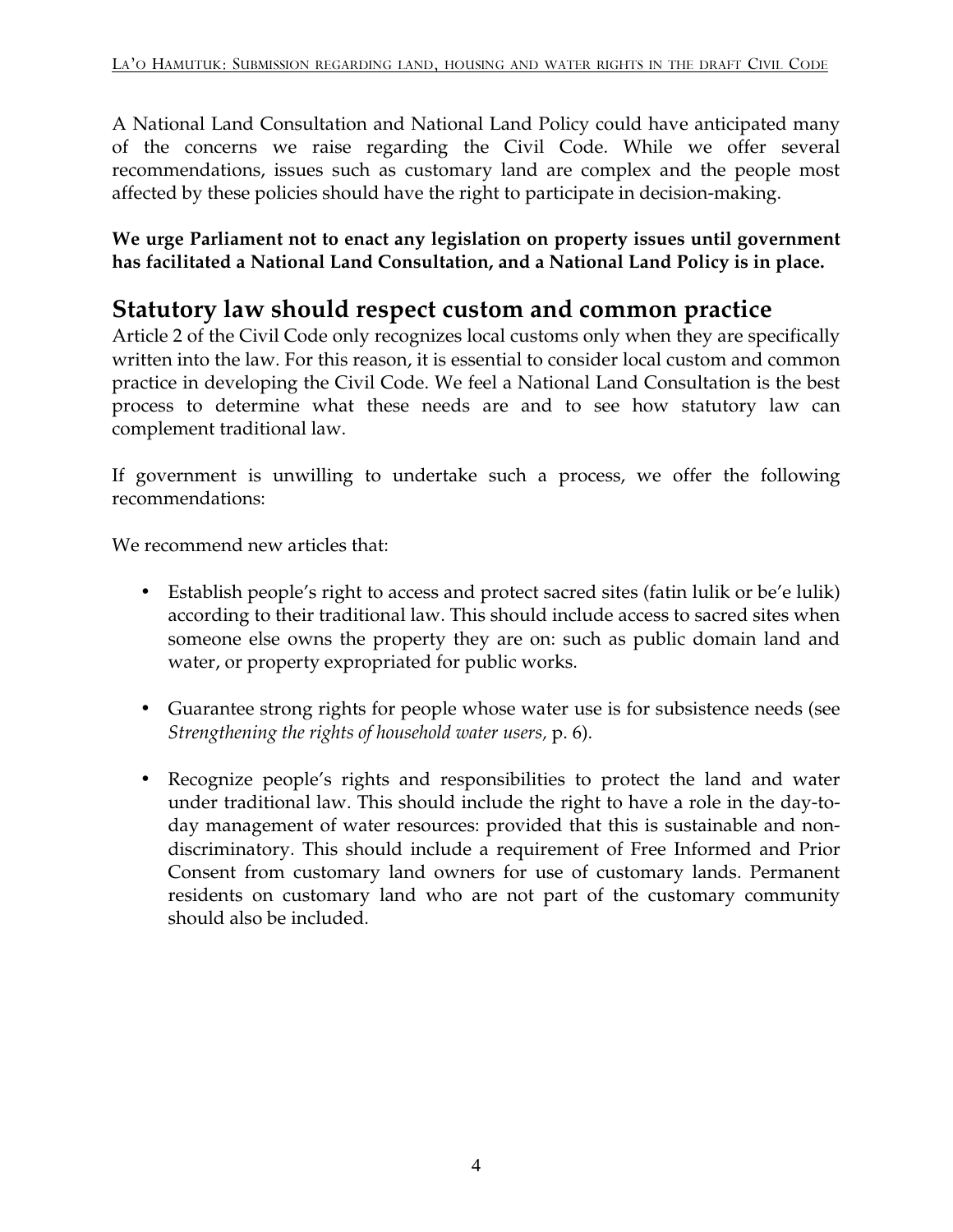In addition:

Several articles in the Civil Code refer to the rights of the "fruits" of the land, which includes profits from rents or harvest. Under the draft Civil Code, trees belong to the landowner. The landowner may have to pay compensation for one harvest or other costs to the person who planted a tree. In reality, planting a tree signifies different things in Timor-Leste. Local custom determines who has the right to that tree and its products, and the relationship to the land it stands on.

• We recommend that Parliament research policy options to address this issue.

### **The Civil Code and customary land rights in the proposed laws**

Chapter V of the draft Land Law allows people to own property as a community. It also outlines a Community Protection Zone, with plans for a future Community Land Law or other regulations to outline special provisions for these areas.

Careful planning is needed if Parliament enacts a Civil Code and Land Law before special protections are in place for land under community governance. It should be clear when approving first property rights if exceptions to the Civil Code apply. For example, art. 957 of the Civil Code allows land leases up to 50 years.<sup>7</sup> This is inappropriate for communities. Once a 50 year lease is given, it is hard to revoke and revise.<sup>8</sup>

### **Women's property rights require a holistic approach**

There are many provisions that appear not to discriminate against women, but in practice reinforce inequality between women and men with respect to their property rights. (JSMP has articulated these further in their submission). We strongly recommend that the areas of marital property, inheritance and succession in Book IV and V be discussed extensively with women and customary communities.

We also have more general concerns about how property laws will impact women's property rights. In Timor-Leste women have limited economic opportunities. In the cities, people live in a cash economy and women are more likely to have lower or less secure incomes. This makes it harder for them to meet rental costs or buy homes. Once land laws are in place housing prices and rents in urban areas will rise. It will be easier to mortgage land. Vulnerable people who are not prepared for these changes, or are very poor, will be particularly affected.

<sup>&</sup>lt;u>.</u>  $<sup>7</sup>$  A 16 September JSMP focus group suggested 25 years as a possible starting point for discussions.</sup>

<sup>&</sup>lt;sup>8</sup> Because of their complexity, developing community land laws and regulations take many years.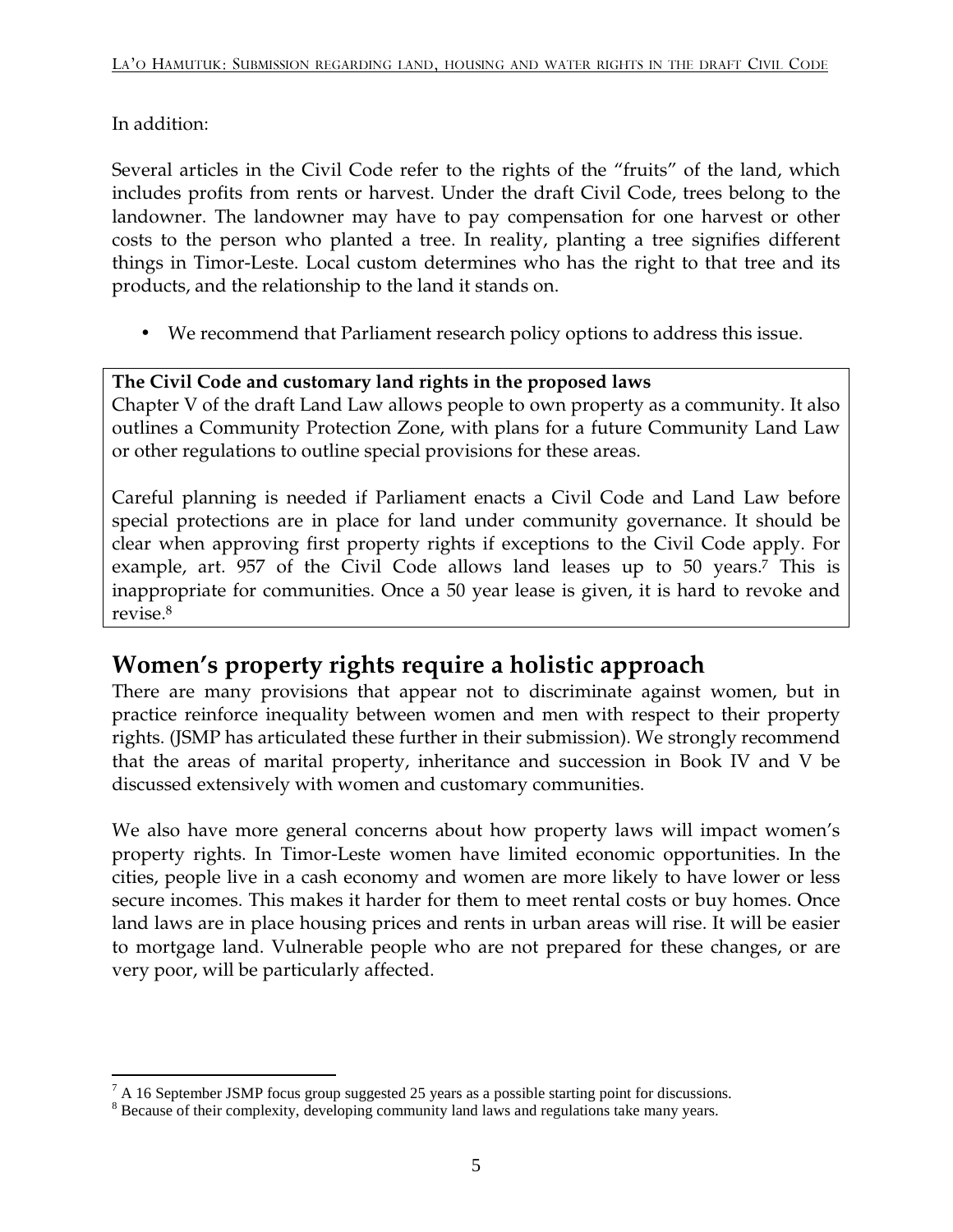We recommend adding new articles to:

- Prevent the State from effecting evictions or expropriations until all tenants are resettled in alternative housing. If tenants rely on a land-based livelihood for subsistence, the State should ensure that they have access to an equivalent livelihood. (This could create incentive for social housing and ensure livelihood protections for poor people).
- Require government to publicly release an annual report on vulnerable persons' property rights. At minimum this report should:
- list all Government expropriations and evictions from State land in the previous year
- provide gender disaggregated statistics on property ownership, by district<sup>9</sup>
- include statistics on average property values and rents, by district<sup>10</sup>
- list services or programs that support vulnerable people's housing rights
- list commercial leases to State administered land, with the name of the suco the land is in

### **Strengthening the rights of household water users**

Water relates to various human rights: including the right to health, the right to food and the right to water. It also relates to the rights of special groups – such as indigenous people and children.

#### *Household and Large Water Users*

Book III, Title II, Chapter IV refers to private and public water sources, and water licenses. In many places it does not discern between household water use and commercial water use. (See Box: *Commercial water users' right to draw down on public water*, on p.7).

We recommend that the Civil Code require water licenses for commercial and industrial users, with exception to water from rainwater harvesting. Household and subsistence users should not require licenses.

This could be achieved by:

• Revising articles 1309 - 1314 to be consistent with a right of use for subsistence and household needs, and commercial and industrial licenses for other users.

<sup>&</sup>lt;u>.</u> <sup>9</sup> These statistics are already available through the Ita Nia Rai land cadastre.

<sup>&</sup>lt;sup>10</sup> A National Land Valuation Office (or similar structure) will soon be in place. This could provide information on property values. Average rental prices could easily be incorporated into National Directorate of Statistics economic research.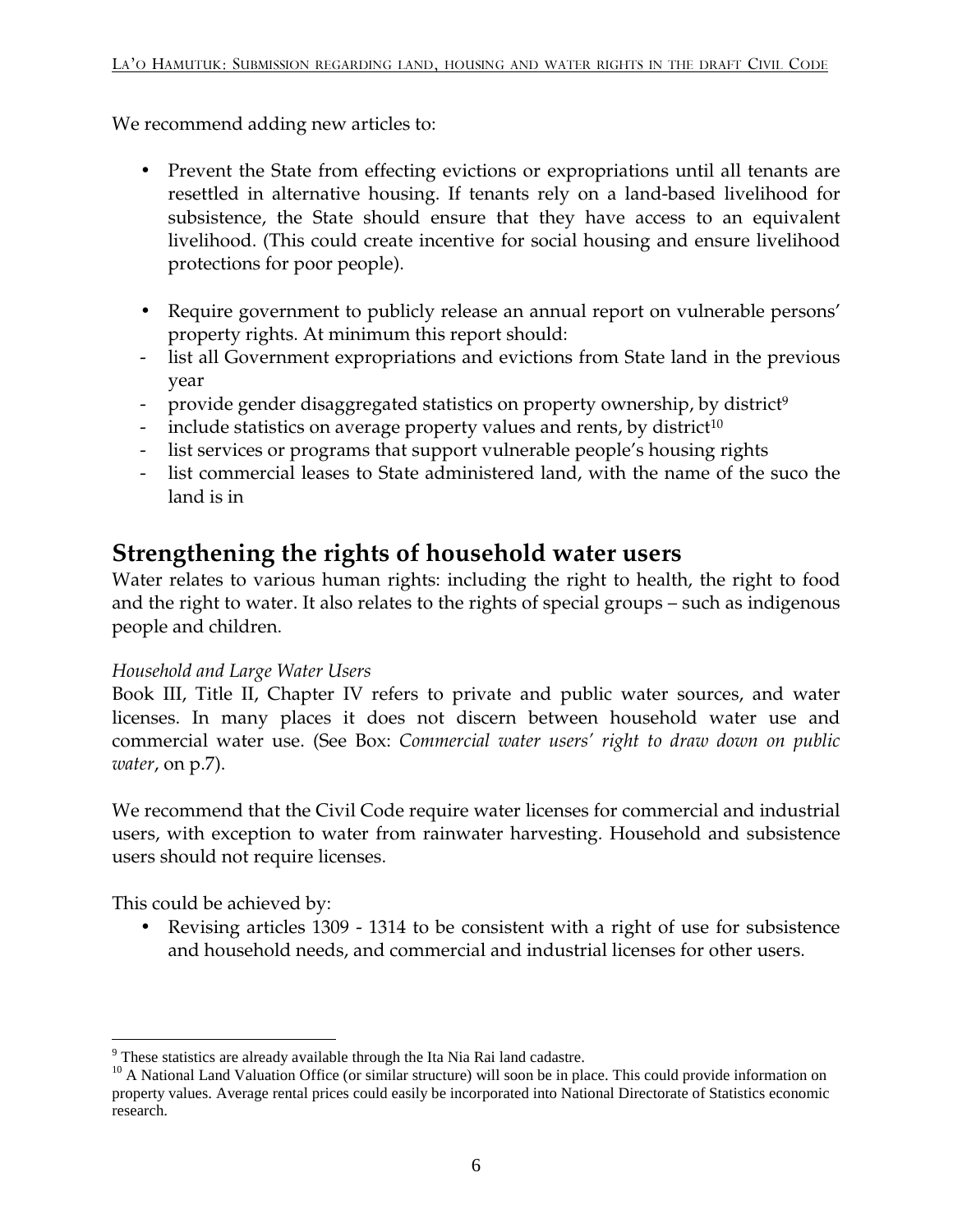- Deleting art. 1316 and replace it with an article that limits the right of access without a license to household or subsistence use, with exception to rainwater harvesting.
- Deleting art. 1306(1) sub-articles b), d) and e) and limit a) to water sources based on rainwater harvesting.

#### **Commercial water users' right to draw down on public water**

*Art. 1314 & 1316 allow people to use underground water on her or his property for any purposes. This includes companies, and individuals. If this diminishes a public water source, they must replace what is lost.* 

Dili relies on water from an underground aquifer. The aquifer contains both freshwater and saltwater. Over-pumping water will tip the balance, and pump seawater into the aquifer. This contaminates the drinking water supply with saltwater. The impacts of one over-user, such as a company, cannot be easily measured or reversed. This is one example why commercial uses should not be able to draw water without a license.

*Water users' rights* 

We recommend a new article to:

• Require that all decisions that impact people's water use for subsistence be based on Free Prior and Informed Consent of regular, long-term users. Water conservation for environmental purposes, and water restrictions among domestic users, could be exempt.

This could recognize the crucial role of water, particularly the seas, in food safety nets. It could give vulnerable people the right to participate in decisions that affect their daily lives – such as a proposed South-West petroleum corridor, a future Betano Heavy Oil Power Plant or large dams.

### **Better protecting vulnerable people against unfair eviction**

The Civil Code refers several times to expropriation and the right of landlords to evict tenants. We think that it should establish stronger protections against wrongful eviction – which could be further articulated in other laws.

#### *Evicting Tenants*

Art. 980 outlines that if a tenant is 8 days late in paying their rent, they must pay compensation to the value of 50% of the rent, 100% if they are late 30 days. The obligation to pay 50% - 100% compensation is dangerous in an economy where many people live under, or close to, the poverty line. It is open to abuse by landlords, especially given the high housing demand.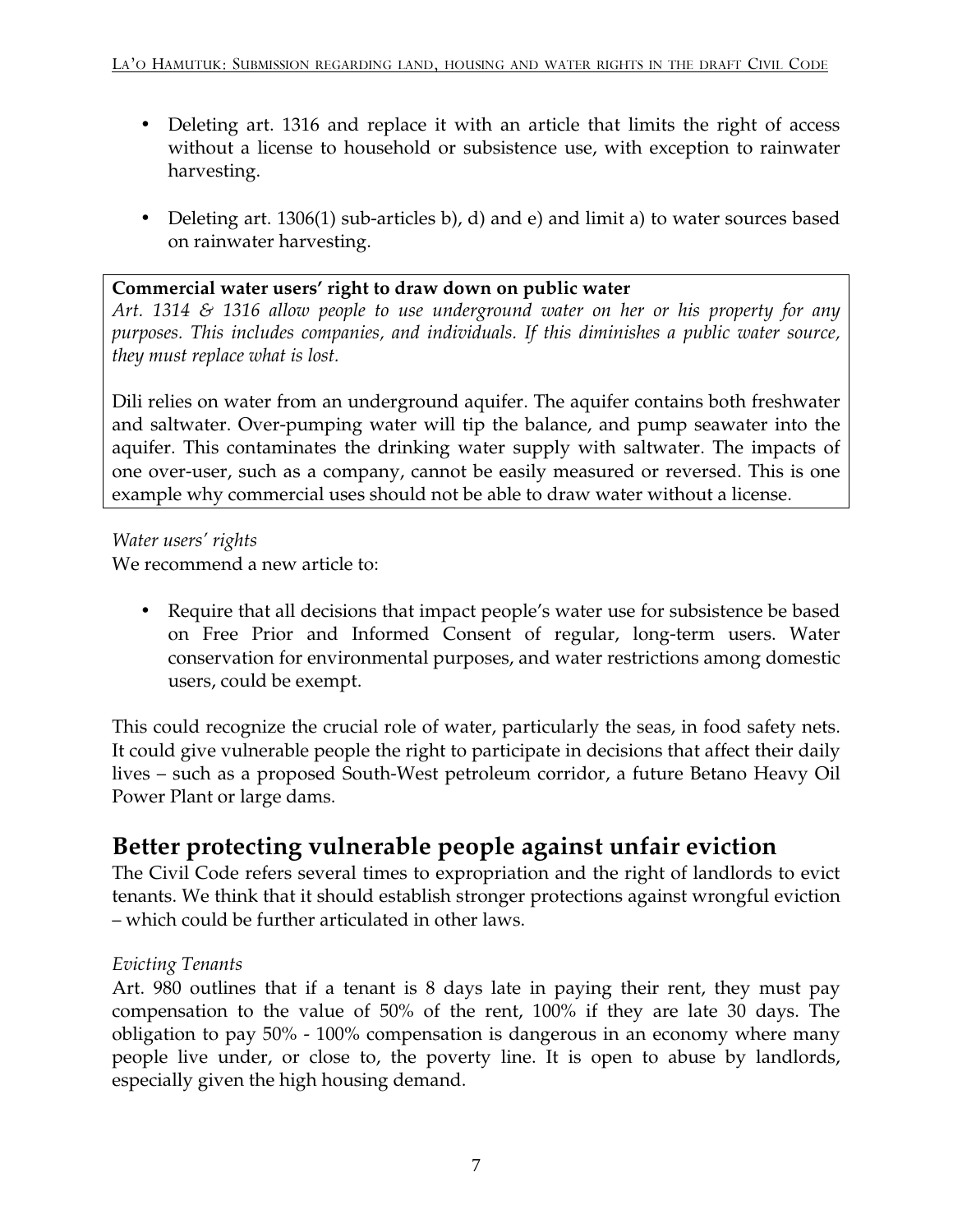• We recommend deleting article 980.

Art. 1018 h) allows a landlord to evict a worker residing on their property when the contract finishes.

• We recommend amending sub-article h) to entitle the worker to a minimum of 30 days notice before eviction, if the property is used as a principle residence. Landlords could apply to the court for an exemption if the worker's contract was terminated due to violence or behaviour that endangered other's well-being.

#### *Expropriation*

Art. 1231 refers to expropriation for "public or private use." We believe that the State should only have the right to take land for the public use.

- Delete "private."
- Add that expropriation can only take affect with the Free Prior and Informed Consent<sup>11</sup> of those affected.

#### *Unknown property*

Art. 1265 states that real estate without a known owner is owned by the State.

• Add – reference to a process to attempt to identify the owner if the State intends to use this land.

#### *Seizing mortgaged assets*

Art. 635(1) allows a lender to call in the full value of a loan, when the value of the asset given as security drops - even when the borrower continues to pay back the loan regularly and did not contribute the drop in value. (See Box: *Seizing mortgaged assets before a borrower defaults*, p.9). If the borrower cannot pay the full loan, the lender can seize the asset. The lender should only be able to call in the full value of the loan if the borrower contributed to the drop in value.

• Amend – only allow the lender to demand the full value of the loan if the borrower contributed to the drop in value.

<sup>&</sup>lt;u>.</u> <sup>11</sup> Many communities we have spoken are happy to negotiate land use, especially those projects which they think will genuinely benefit the local community. Their main concern is that they are not able to negotiate access to alternative housing or livelihoods, or access to sacred sites.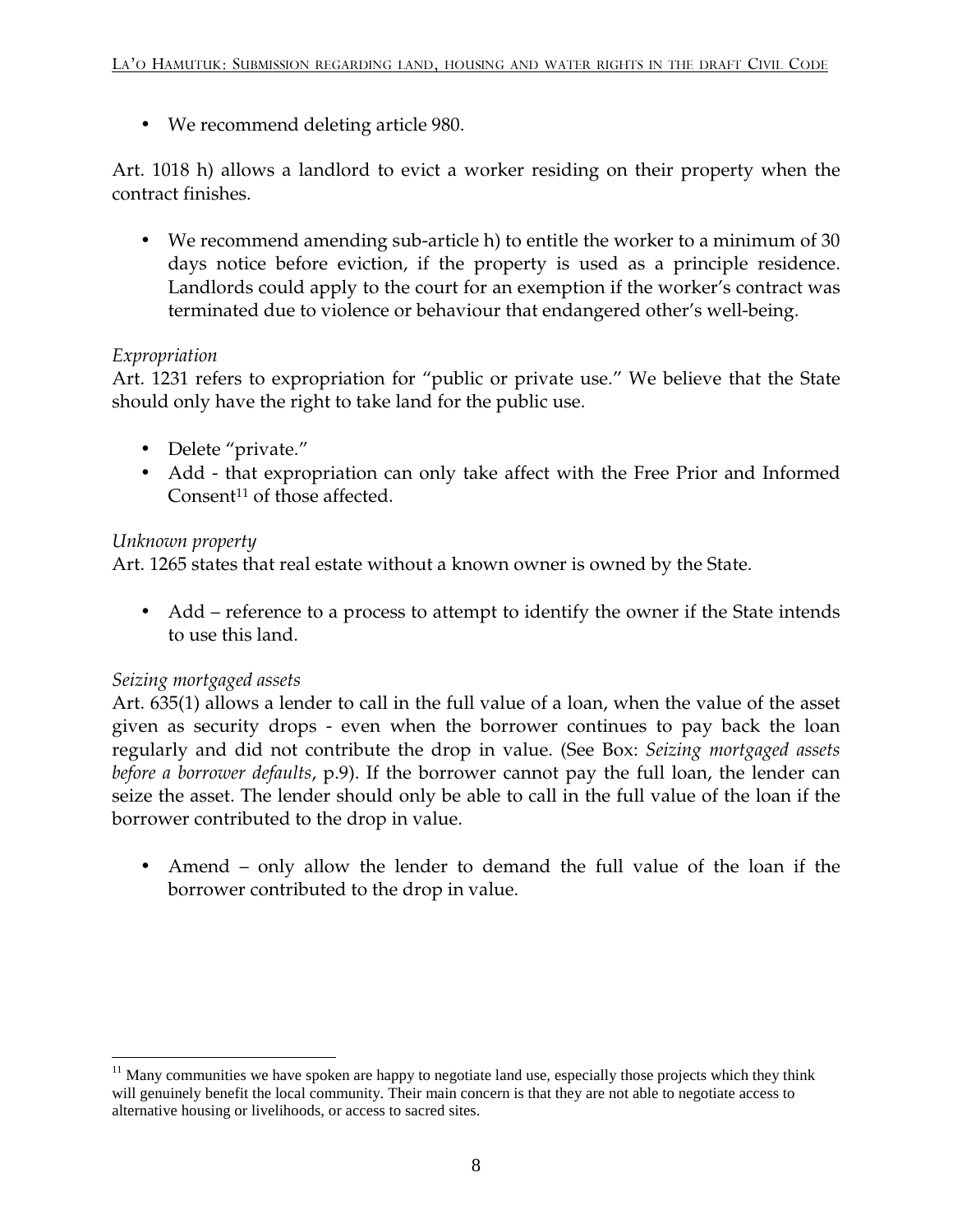#### **Seizing mortgaged assets before a borrower has defaults**

Maria borrows \$2,000. She uses her house to guarantee the loan – her house is worth \$2,200. Each month Maria pays \$50 towards the loan. One day, the government announce that they are going to build a new power generator near Maria's property. The value of Maria's house drops to \$1,500. Maria still has \$1800 to pay back on the loan. Even though Maria continues to pay back the \$50, under art. 635(1) the money lender can ask her to pay back the full value of the loan all at once. If Maria cannot pay, then the lender can take the house.

#### *Deeded possession*

Book III, Title I describes deeded possession. This is when someone has received a transfer of title or ownership for a property from the owner, but this transaction is not yet registered with a notary. Deeded possession rights are much weaker than registered property rights. Vulnerable people who are illiterate and poor will find it hardest to access a notary. At present, many land transactions are registered with Xefe do Suco or Xefe do Aldeia – who are easier to access. We have concerns that many people will be denied a fair land right because they are unable to access a notary.

We recommend adding:

• An "equity" clause to ensure that notary services are accessible to vulnerable people: including illiterate people, those in rural areas, the poor, women and those with disabilities.

### **Clarifying how the Civil Code relates to first property rights**

If the Parliament enacts a Civil Code before first property rights are issued, this could raise some specific issues, including those we list below.

We recommend that there should be clarity:

- That "titles" refer to titles issued by the Democratic Republic of Timor-Leste. Not the Indonesian or Portuguese administrations. This relates to articles 1174; 1181 d); 1185; 1210 and 1214.
- If art. 1193 applies to first property rights cases. This relates to the situation where someone has occupied someone else's land and made "necessary" improvements to the property. The property owner has to reimburse for the cost of these improvements. The property owner does not have to reimburse "luxurious" improvements. The devastation of 1999 and 2006, and the drastic difference in lifestyles and economic capacity, make it hard to determine between a "necessary improvement" (which is reimbursed) and a "luxurious improvement" (which is not).